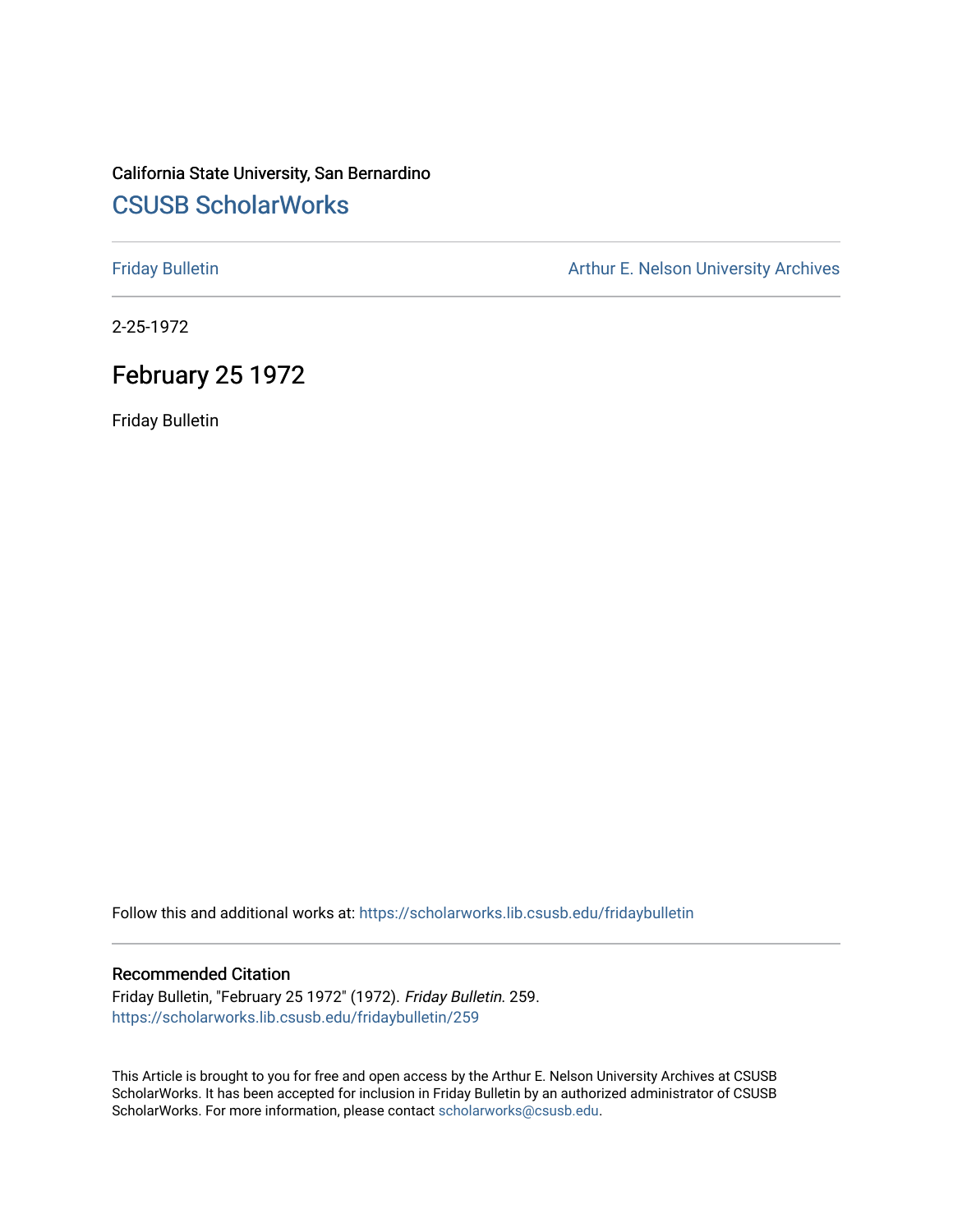**CALIFORNIA STATE COLLEGE. SAN BERNARI** 

**The BULLETIN February 25, 1972** 

College

**<sup>p</sup>L\ t.** 

Sail

Califo

**ACCREDITATION TEAM The Accreditation Team of the State Board**  TO PRESENT INFORMAL of Education, which has been on campus REPORT OF VISIT TODAY since last Wednesday to evaluate the **Credential Programs of the College, will** 

**make an informal report of its visit today at 11 a.m. on the Fifth Floor of the Library. Everyone who is interested in hearing the report is invited to attend.** 

**Members of the Accreditation Team are Dr. Douglas Minnis, Head of Teacher Education, UC, Davis, serving as chairman; Mrs. Barbara Provost, Asst. Superintendent, Educational Services, Riverside County Schools; Mrs. Marie Russell, Assoc. Professor, Elementary Education Dept., San Francisco State; Dr. Joseph Deck, Chairman, Dept. of Chemistry, U. of Santa Clara; Mr. Thomas Ferris, Chairman, Social Studies Dept., Beverly Hills High School; Dr. Paul F. Schumann, Chairman, Dept. of Education, Loyola U.; Mr. William Ingram, student at UC, Davis; and Dr. Katherine Hoskins, Chairman, English Dept., La Verne College.** 

**\* \* \*** 

**ACADEMIC TASK FORCE TO HEAR STUDENT VIEWS** 

**Next Friday, March 3, the Task Force will conduct an "open-mike" forum to permit students to present their views oh the College's general education requirements and other issues pertinent to the curriculum. (11 a.m. on The Green.)** 

**Alfred Egge, chairman of the ad hoc committee, states that he hopes that students who did not have an opportunity to express their thoughts during the last forum on February 16, will be able to do so.** 

**The committee is preparing a progress report on its findings on academic positions which is expected to be distributed some time next week. The report will meet the first deadline set by President Pfau for the Task Force.** 

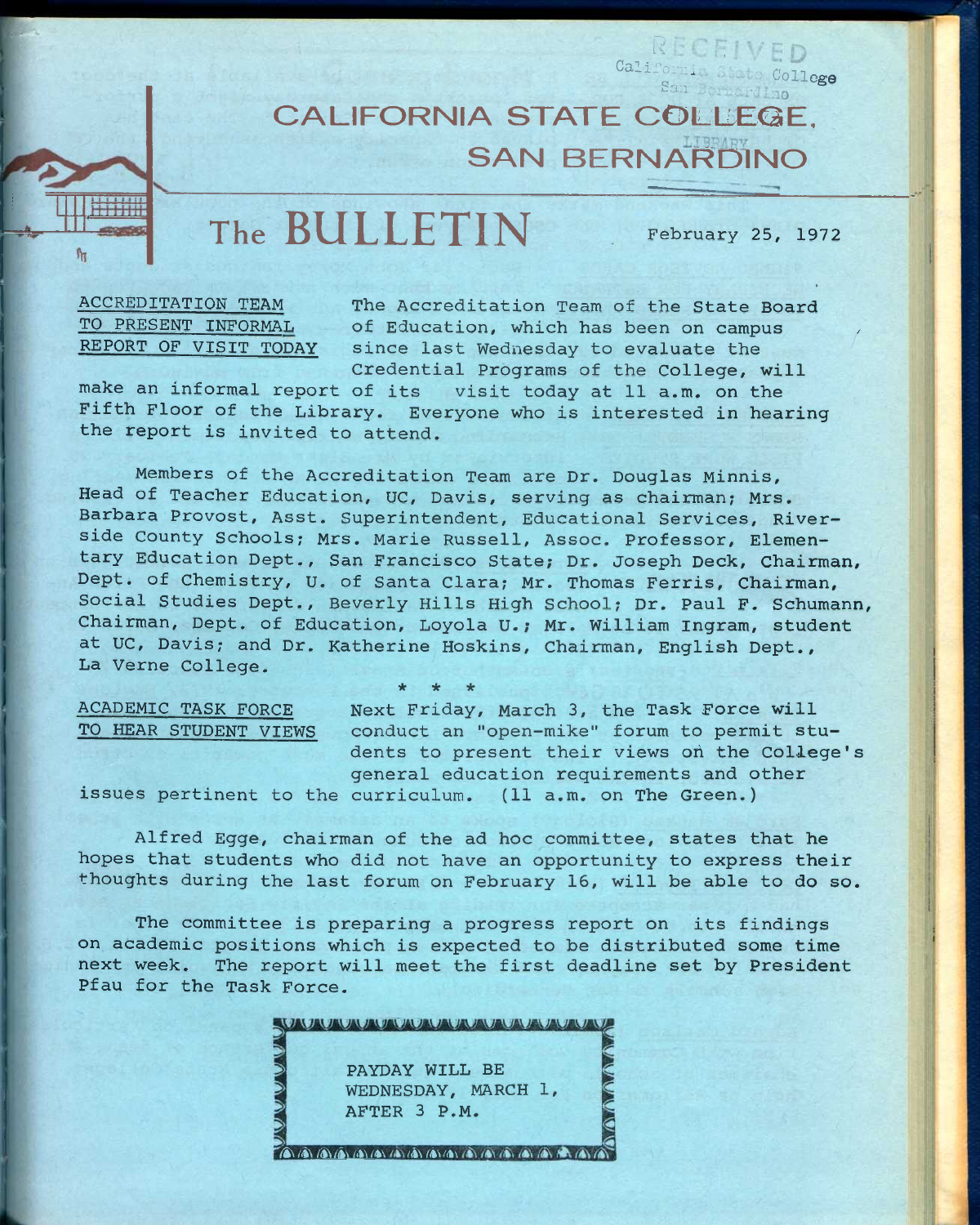**SOME TICKETS WILL BE ON SALE AT DOOR FOR FINAL PERFORMANCES OF "BLITHE SPIRIT"** 

**A few tickets will be available at the door for tonight's and Saturday night's performances of "Blithe Spirit." The cast has played to capacity audiences during the production's run.** 

**This weekend marks the final showings of the popular Noel Coward play produced by the CSCSB Players of the Pear Garden. \* \* \*** 

**SIGNED ADVISOR CARDS NECESSARY FOR ENTRANCE TO SPRING REGISTRATION**  **Registrar John Morey reminds students and faculty that each student is required to obtain a signed Advisor Card from his advisor prior to registration. The card** 

**must be presented for entrance to the registration area. Mr. Morey emphasizes that the card can only be obtained from advisors.** 

**\* \* \*** 

**SEEKS STUDENTS FOR FIELD WORK STUDIES** 

**WELFARE DEPARTMENT Students to do field work studies for the San Bernardino County Welfare Department will be interviewed by Mr. Elser Monday, February 28,**  at 1 p.m. in PS-10, at an orientation meeting.

**Sociology and psychology students are preferred, but all interested students are invited to attend.** 

**\* \* \*** 

**carol Goss (Political Science)will participate on COMMIT THE NEWSCO** the Politics of Pollution panel at the Fifth An**nual Southern California Conference on Environmental** 

**Improvement to be held at San Bernardino Valley College, March 18.** 

**F.F. Liu (Physics) is co-author of an article, "The Reaction "/P p°p AT 5.5 TO 18 GeV, " published in the February, 1972, Nuclear Physics. Dr. Liu and the other collaborators on the paper conducted research at the Stanford Linear Accelerator Center, Stanford University, The accelerator is the most powerful electron accelerator in the world.** 

**Sarojam Mankau (Biology) spoke to an assembly at Norco High School last Friday on "Man's Symbiotic Fauna."** 

**+** 

**+** 

**Clifford Paynton (Sociology) and Harvey Wichman (Psychology) have had a paper accepted for reading at the Pacific Sociological Assn. meeting to be held in Portland,Oregon April 13-15. The paper is based on research related to a drug prevention program, P.L.E.A.S.E., in which Drs. Paynton and Wichman are engaged with junior and senior high schools in San Bernardino.** 

**+ Edward Carlson (Administration)was chairman of a panel on "Articulation with Community Colleges at the annpal conference of deans and chairmen of schools of business in. the California State Colleges, held at Asilomar on February 17 and 18.**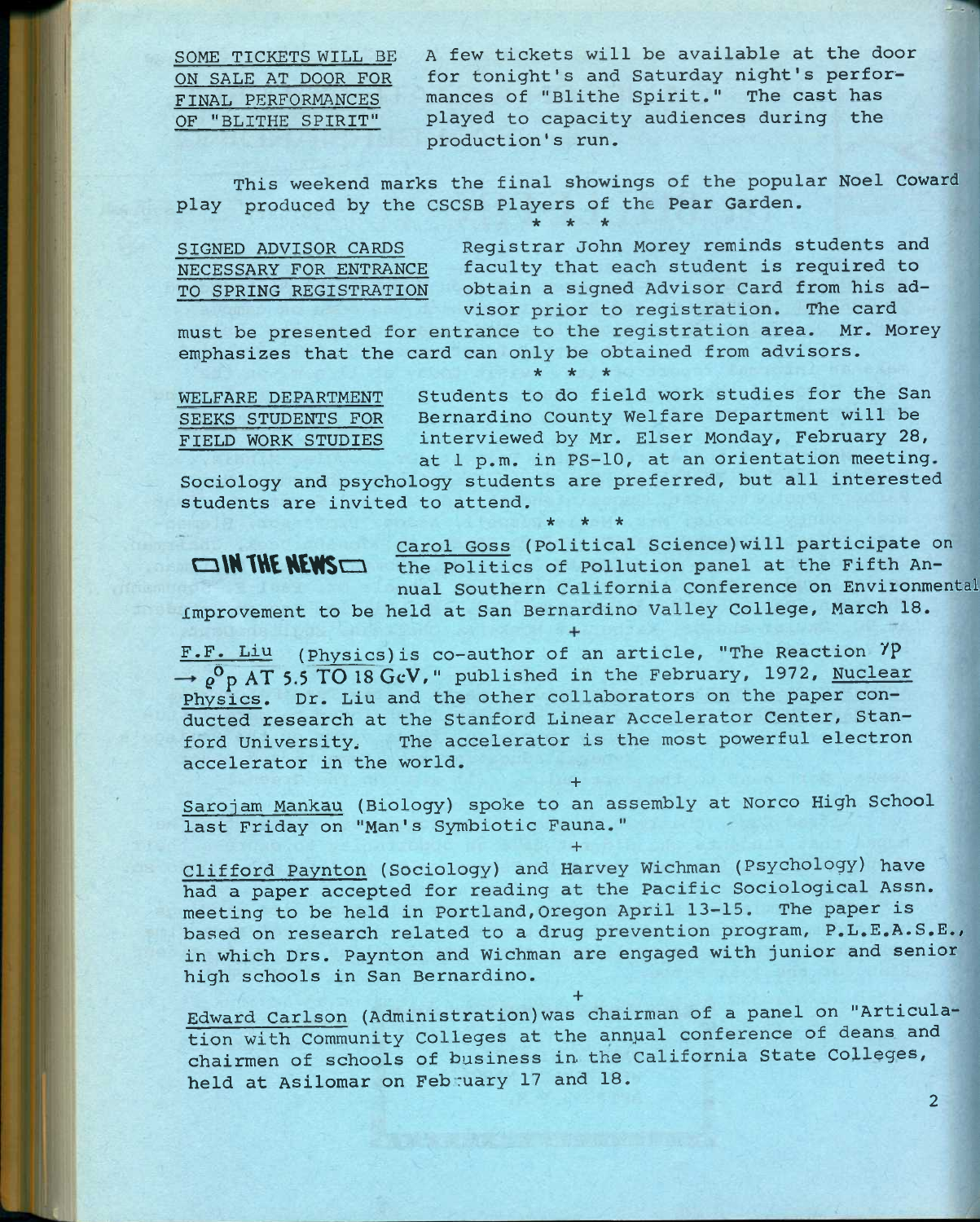# Coming Events

Ionic

**The Friday night film is** THE PROFESSIONALS **showing in PS-10, 8 p.m. Admission is free. Stars Lee Marvin and Burt Lancaster. +** 

**"Blithe Spirit" continues run tonight, with with closing performance tomorrow night.** 

**+** 

## SUNDAY

**The Choral Society will present a concert of music of the Baroque era Sunday, February 27, at 8:15 p.m. in PS-10.** 

**The first half of the concert will offer Carissimi's oratorio, 'Jephthe," with the part of Jephthe sung by Ronald Whitney. His daughter will be portrayed by Carol Wellington. Other soloists include Kyla DeRemer, Donna Bell, Linda Wenk, Mary Whitney, Joseph Chouinard and Peter Sprague.** 

**The second half of the program will present John Blow's "Begin the Song—Ode on St. Cecilia's Day 1584."** 

**The concert, open to the College community and the public without charge, will be followed by a reception.** 

**+** 

**On Monday, February 28, a lecture by Miss Anita Viksne on "History and Romance of Diamonds," will be presented at 2 p.m. in LC-27.**  The talk will cover all aspects of diamonds--how they are mined and **cut and set into jewelry; how they are priced and marketed; the histories of the famous and glamorous diamonds of the world, and the role of industrial diamonds.** 

**Samples of ore, rough diamonds, gems and diamond jewelry will be displayed. Miss Viksne is a lecturer in the N.W. Ayer diamond information program.** 

**+** 

**+** 



**On Thursday, March 2, the Anthropology Department is sponsoring a film, "Dead Birds," which is a documentary ethnographic film two years in the making. It is a sensitive examination of day—to—day living in a secluded agricultural village in the western New Guinea** 

**Highlands. Photographed in color, it shows warfare, death and ritual in a so-called "stone-age" village. Showing PS-10, 8 p.m. Admission is free; the college community and public are invited.** 

**On Friday, March 3 - movie: "Raisin in the Sun," PS-10 8 p.m.**